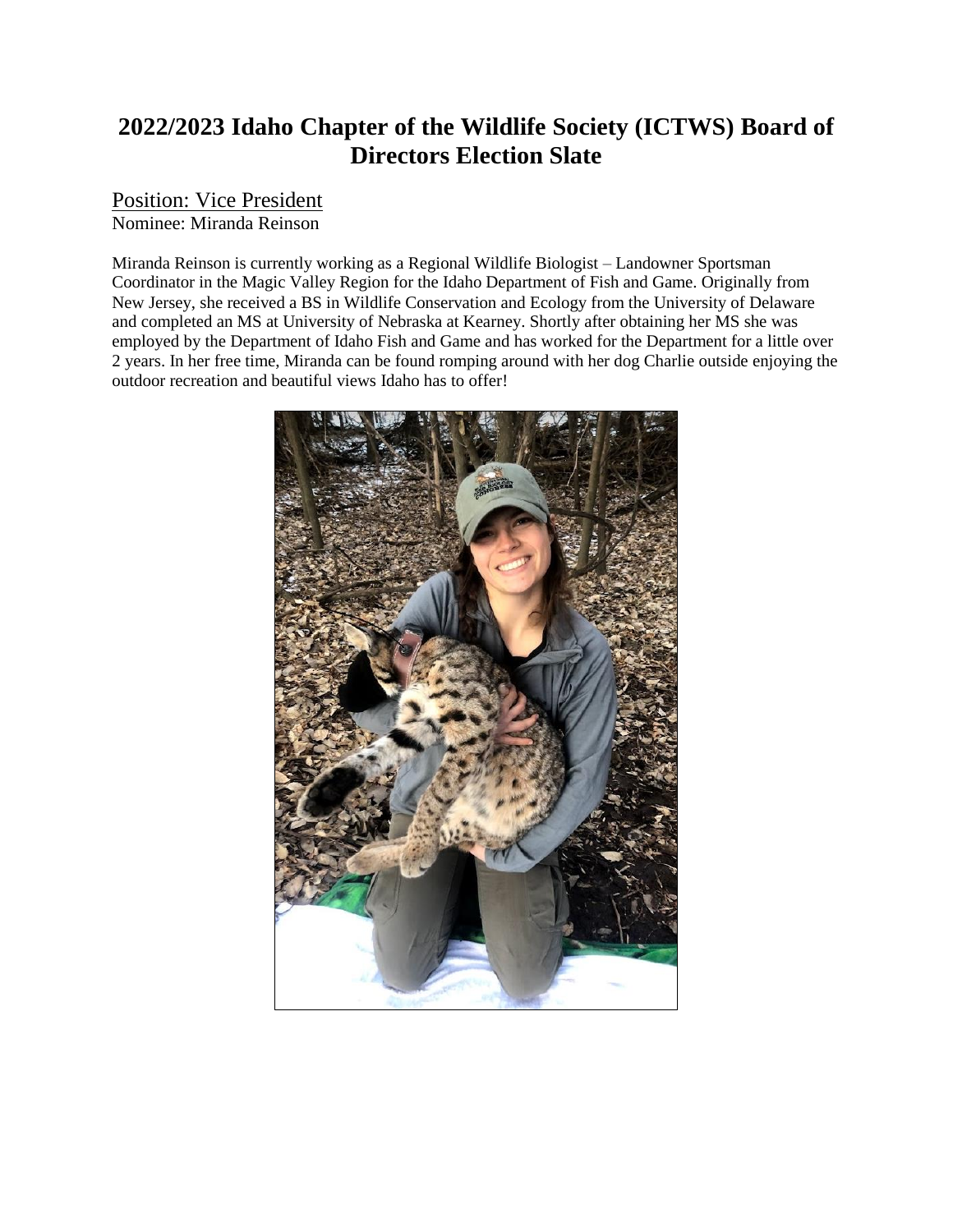## Position: Vice President Nominee: Michelle Kemner

Michelle has been a TWS member since 1996. She's been Treasurer of the Idaho Chapter, Vice President of the NW Section, and Secretary/Treasurer of the NW Section TWS. She's a Wildlife Biologist with Idaho Department of Fish and Game in charge of logistics for all radio collar and remote camera efforts in Idaho. She encourages younger staff to run for office to gain leadership skills and get to know people outside their bubble. Michelle holds a Bachelor's degree from the University of Northern Colorado and Master's degree from the University of Manitoba. She's been with IDFG for 23 years.